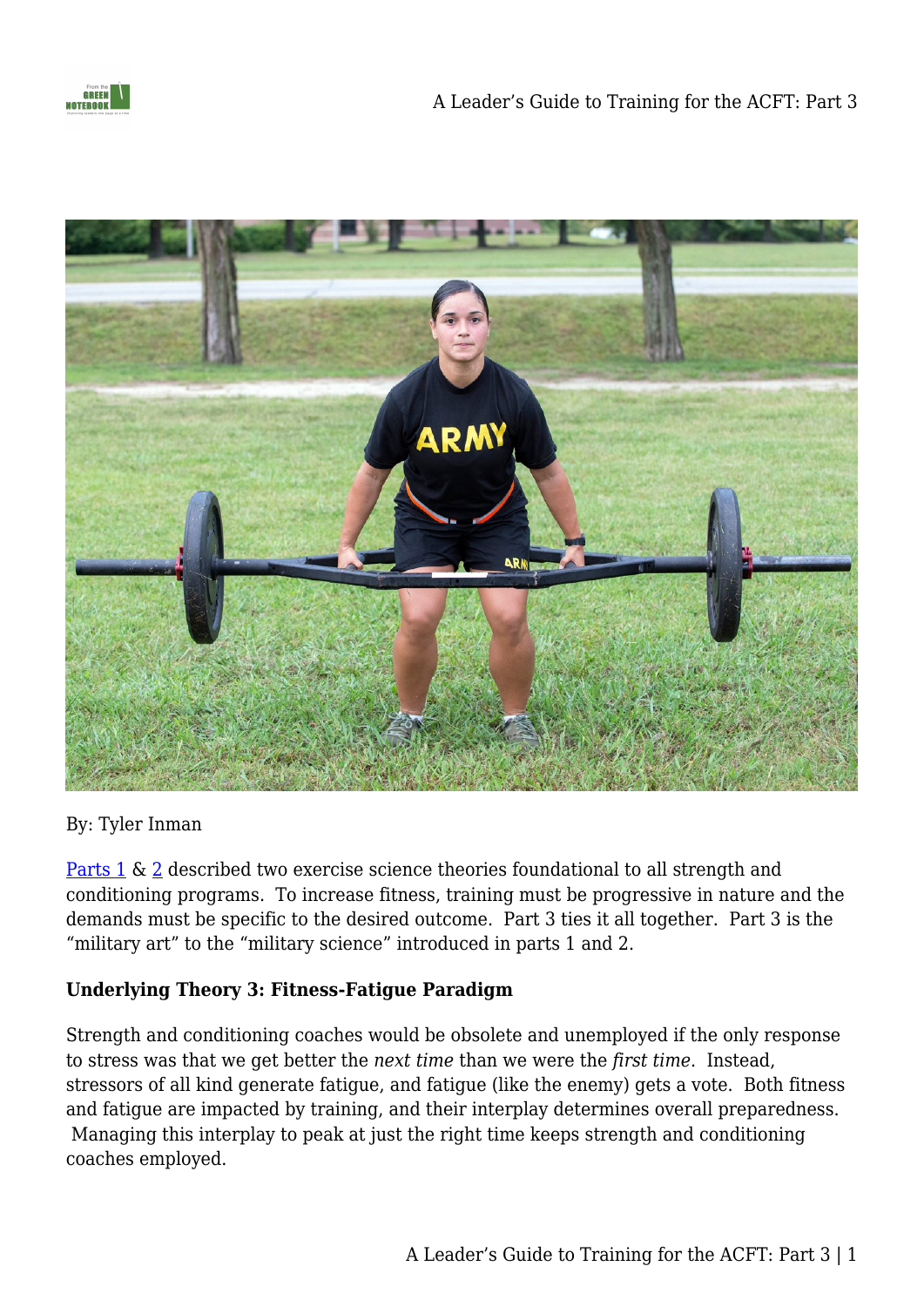

#### *Practical Exercise*

Warm up and then put your 3 repetition maximum (3RM) weight on the deadlift bar. Execute 3 repetitions. Rest 30 seconds. Try another 3 repetitions. If you actually executed your true 3RM the first time, it is highly unlikely that you'll perform a second set of 3 repetitions due to the lingering fatigue from the first set.



Figure 6 – Fitness Fatigue Paradigm – adapted from the NSCA's Guide to Program Design

This idea extends out over time as well. The greater the training stimulus, or the more difficult the workout, the more fatigue decreases overall preparedness. As we decrease the overall stress of the training stimulus, fatigue also dissipates. The most optimal level of preparedness occurs when we have allowed time for recovery from fatigue, but fitness still remains high. This is made possible by the notion that our fatigue is "lost" at a rate faster than our fitness.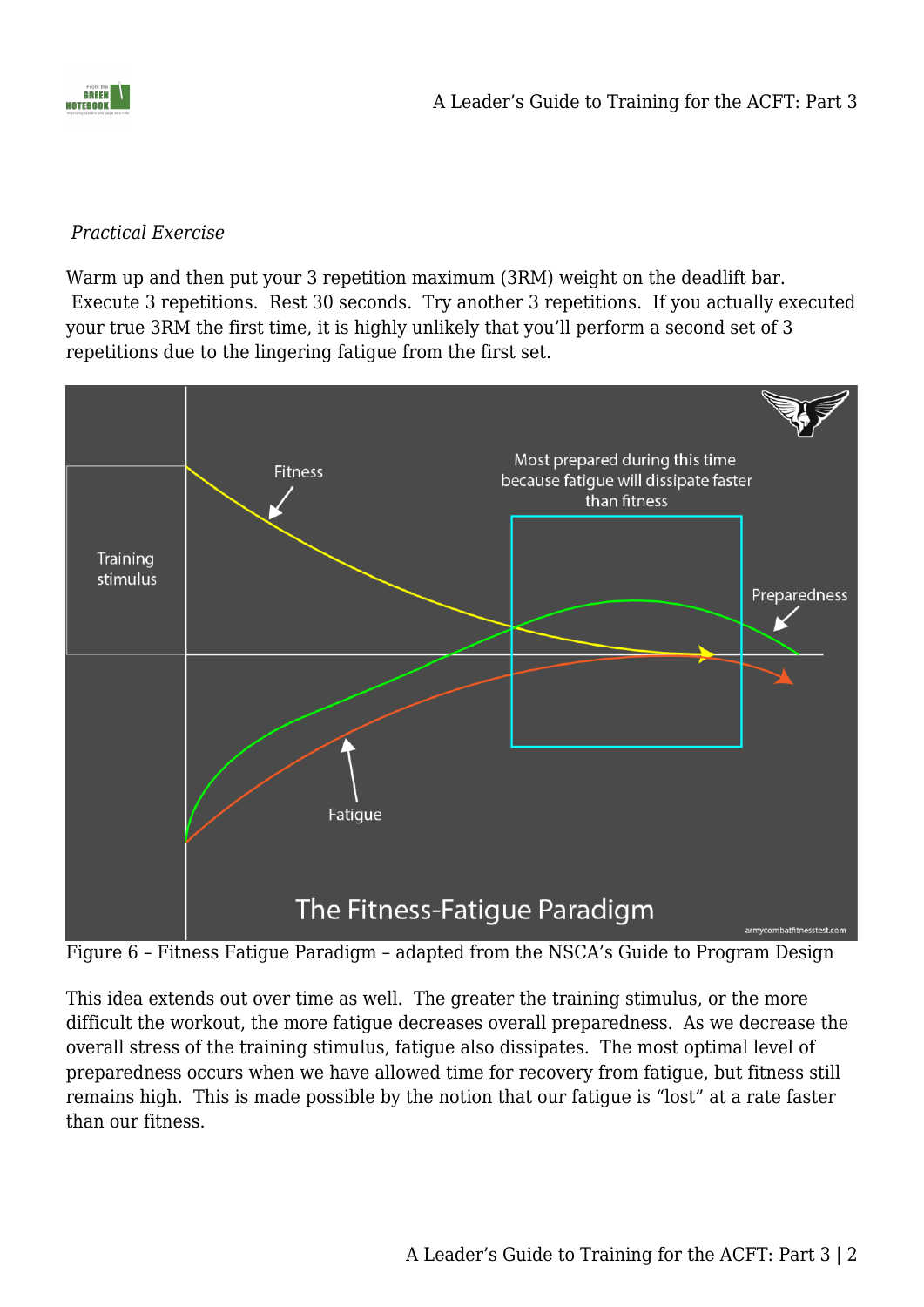

### **Application 3: Periodization**

Periodization is the systematic modulation of training variables to bring about the most efficient achievement of training goals. Good periodization takes into account both the GAS and fitness-fatigue paradigm in order to intelligently modify training variables. Manipulate duration, intensity, and rest time to stress the body appropriately, allow time for recovery, progress the training variables, and then repeat. Training protocols are typically arranged so that certain domains or components of fitness are trained in a logical and sequential manner to bring about an optimal level of fitness at just the right time — aka "peaking."

In the case of a field sport athlete, primarily concerned with the ability to demonstrate explosive power on the field of play, training is sequenced in blocks. The general preparation block might include training focused on aerobic and muscular endurance. As indicated in the chart, during the specific preparation phase, training volume is reduced as the intensity (weight of the load or intensity of the work) increases. As the athlete transitions from the specific preparation phase to the competition phase, volume again decreases as training looks more and more like the actual competition. Ideally, the athlete's capacity in the most desirable traits peak at the most appropriate time during competition. This elevated capacity is not sustainable forever; however, the well-periodized plan accounts for this during the transition phase. During transition, the plan should decrease the intensity before elevating volume again and starting a new general preparation phase during the off-season.

Exercise scientists have written entire books on periodization, and elite training facilities utilize many different types of periodization to achieve their athletes' fitness goals. The traditional periodization technique described above merely scratches the surface of periodization, but the small-unit level leader should use these general guidelines to systematically and intelligently modify training variables in the pursuit of the unit's training goals.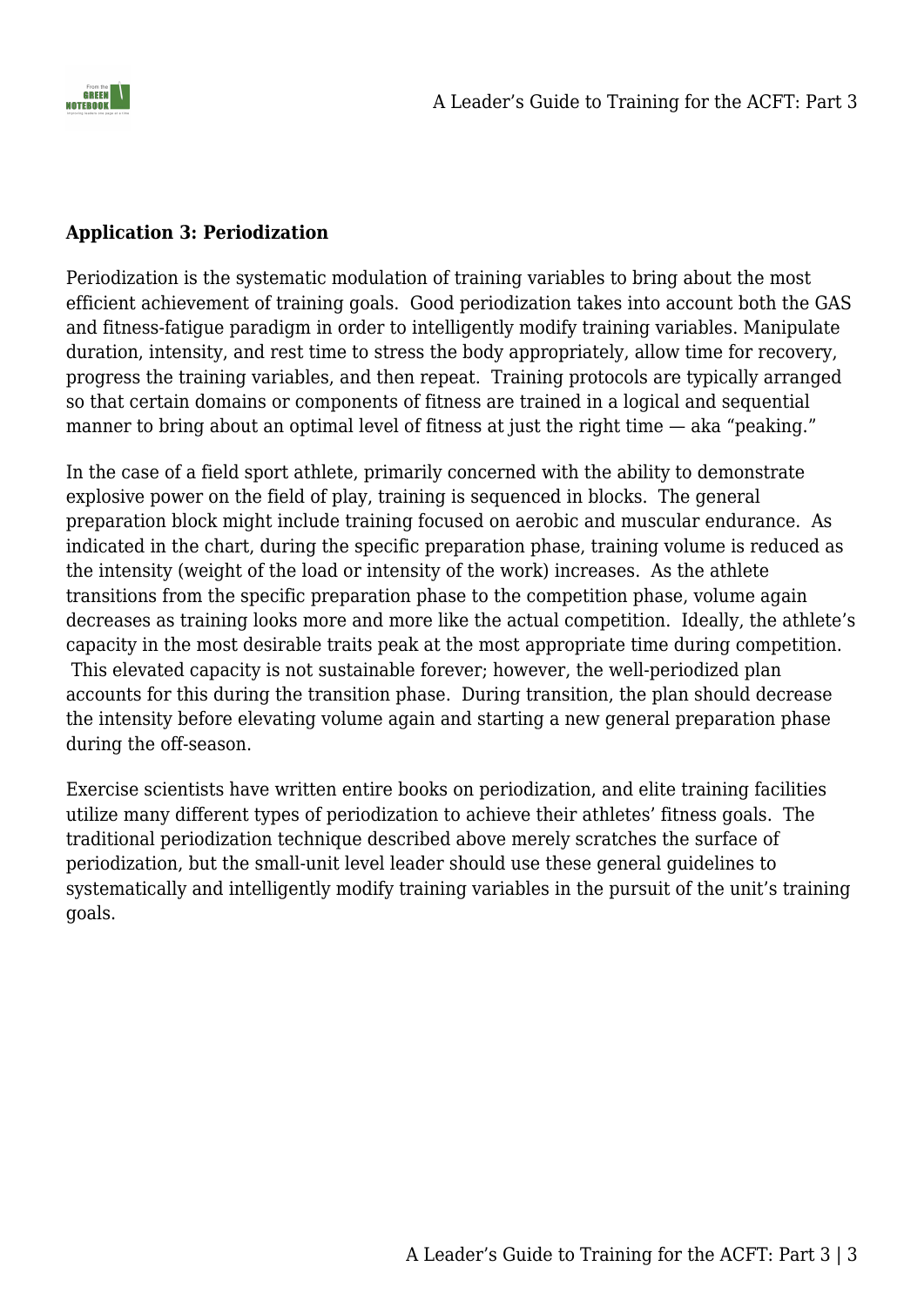



Figure 7 – Traditional Periodization – adapted from Periodization: theory and methodology of training (Bompa, Buzzichelli)

## *Periodization Example*– *Preparation for an extended movement to contact under load*

General Preparation Phase: Six months before the designated mission, the training plan should focus on longer distance aerobic events and higher repetition muscular endurance events to build an aerobic and muscular endurance foundation. Training might include steady-state cardiorespiratory training like terrain runs, long, slow foot marches under light loads, and high repetition, bodyweight training in events like air squats and lunges.

Specific Preparation Phase: Several months before the mission, training should shift to the specific preparation phase, characterized by moderately reducing the training volume and elevating the intensity. Cardiorespiratory training should be conducted at faster paces for less distance (to include interval training like 60:120s); foot marches should be faster and/or under heavier loads, and moderately heavy weights may be introduced during exercises like squats, deadlifts, and lunges.

Competition Phase: A couple weeks prior to the mission, training should look very similar to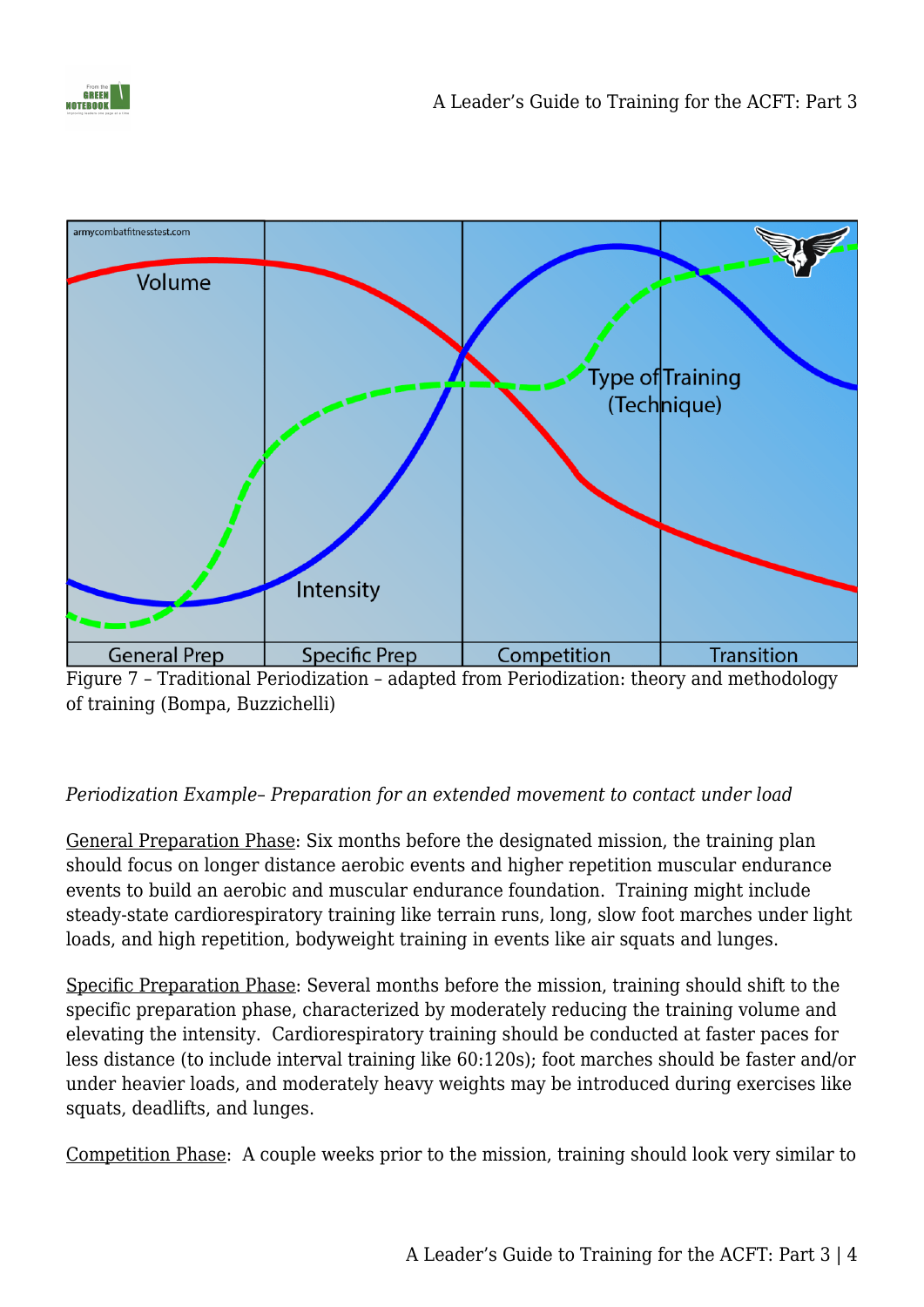

the actual mission. Soldiers should conduct foot movements at or above mission pace and load. Soldiers will spend less time on long, slow aerobic training and should focus on aerobic intervals like 30:60s. Leaders must also take care to ensure that while intensity is elevated, volume is low enough to avoid overtraining, leaving Soldiers at a lower state of mission readiness.

Transition Phase: During transition, leaders must focus on not only recovering weapons and equipment, but also recovering the individual Soldier. During this period, both intensity and volume are reduced, and efforts may be focused on flexibility, mobility, nutrition, and sleep.

To perform well on the ACFT, and arguably in combat as well, Soldiers must develop a broad capacity across each of the fitness domains and move well in a variety of modalities via precise movement patterns. New fads and the latest "one-size-trains-all" fitness plans are ineffective. Instead, plans must be tailored to the individual and their training goals or the unit and its mission. Leaders do not need an advanced fitness training certification to plan training for the ACFT that is both safe and effective; however, just like when planning for any military operation, they should consider the key concepts and basic principles that are the hallmark of a sound plan. Army leaders must learn to apply progressive overload, train for the specific needs of the mission, and manage fatigue through intelligently modifying training variables. This is the formula for prolonged physical readiness training success.

*CPT Tyler Inman is an Army Infantry officer and current instructor in the West Point Department of Physical Education. He has a Masters in Kinesiology and is a Certified Strength and Conditioning Specialist (CSCS) and Tactical Strength and Conditioning Facilitator (TSAC-F) through the NSCA. He's passionate about physical readiness training, leader development, and getting better everyday. His website, [Training For 600](http://armycombatfitnesstest.com/), is dedicated to providing Army leaders with actionable tools, techniques, and strategies for improving performance. You can connect with Tyler on Facebook: @TF600acft, Twitter: @TrainingFor600*

# **Share this:**

- [Email](mailto:?subject=%5BShared%20Post%5D%20A%20Leader%27s%20Guide%20to%20Training%20for%20the%20ACFT%3A%20Part%203&body=https%3A%2F%2Ffromthegreennotebook.com%2F2019%2F02%2F06%2Fa-leaders-guide-to-training-for-the-acft-part-3%2F&share=email)
- [Tweet](https://twitter.com/share)
- $\n<sub>0</sub>$
- [Print](https://fromthegreennotebook.com/2019/02/06/a-leaders-guide-to-training-for-the-acft-part-3/#print)